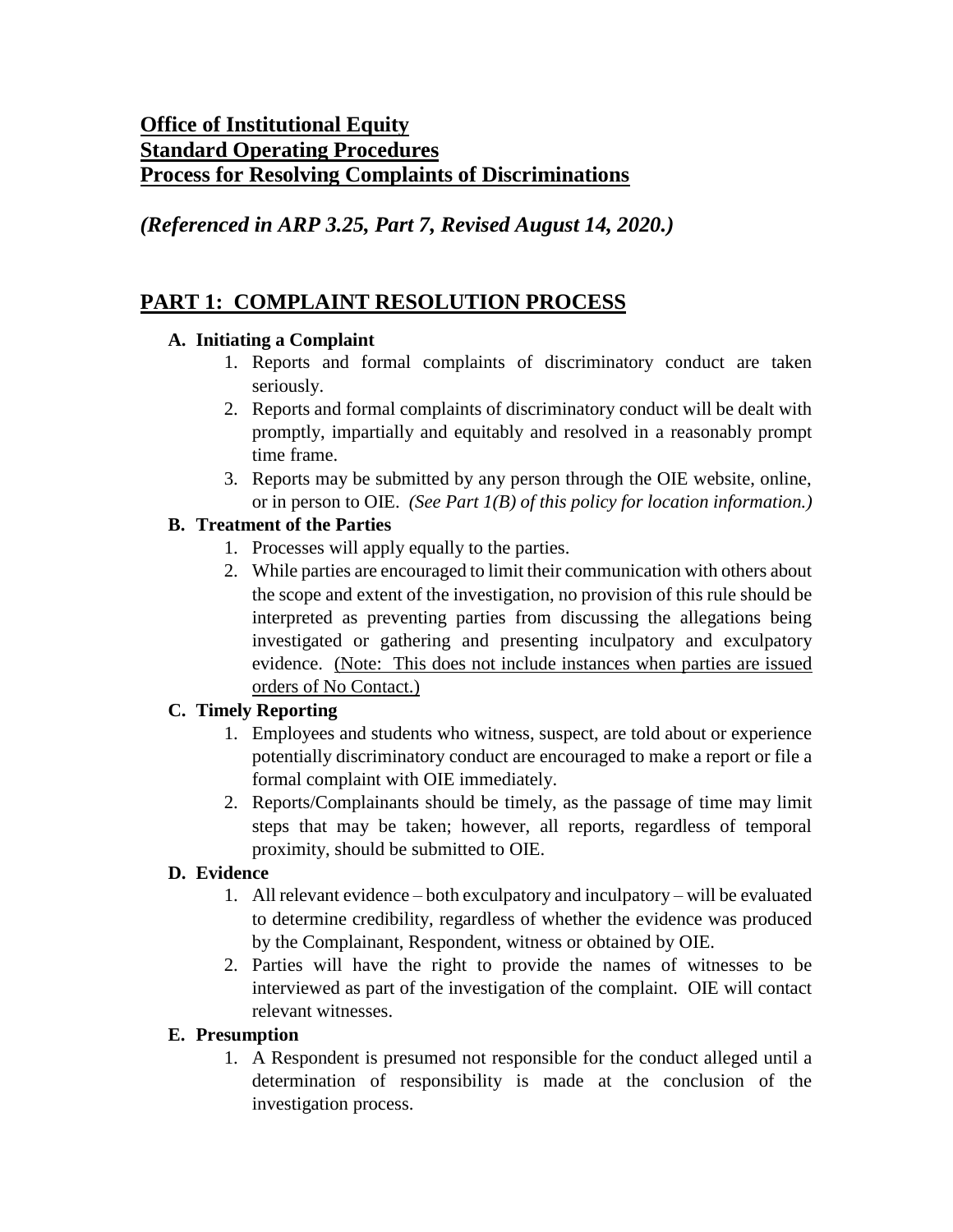2. Investigations will be conducted using the preponderance of the evidence standard.

### **F. Supportive Measures Offered**

- 1. After receipt of a Report/Formal Complaint, OIE will promptly contact the Reporting Party/Complainant, and Respondent when appropriate, to discuss the availability of supportive measures.
	- a. Supportive Measures are available, whether or not a Formal Complaint is filed with OIE.
	- b. OIE will explain the process of filing a Formal Complaint, and the investigation process, to the parties.

## **G. Interim Suspension/Removal of Respondent**

- 1. A student Respondent will be removed from the education program or activity, during the pendency of an investigation, only after:
	- a. An individualized safety and risk analysis are conducted by a team assembled by OIE; and
	- b. A determination is made about any immediate threat to the physical health or safety of any individual arising from the allegations, which justifies removal; and
	- c. The Respondent is provided with notice and an opportunity to challenge the decision immediately following the removal.
		- 1. A Respondent may challenge the interim suspension/removal.
		- 2. Challenges must be stated in writing and directed to the OIE Executive Director within 48-hours of receipt of notice of removal.
		- 3. The interim suspension/removal will be enforced until a decision is made on the challenge.
		- 4. Decisions on a challenge to interim suspension/removal will be made by the President or designee.
		- 5. A decision will be issued in writing by the President within 48-hours of receipt.
		- 6. The President's decision is final.
		- d. An employee may be placed on administrative leave during the pendency of an OIE investigation when it is determined that the employee will impede the investigation or is determined to be an immediate threat.
			- 1. A decision to place an employee on administrative leave will be decided by OIE in conjunction with ELR and the employee's supervisor.

## **H. Informal and Formal Resolution of Complaints**

- 1. Informal resolution of complaints includes, but is not limited to the following options:
	- a. Resolution sessions/mediation,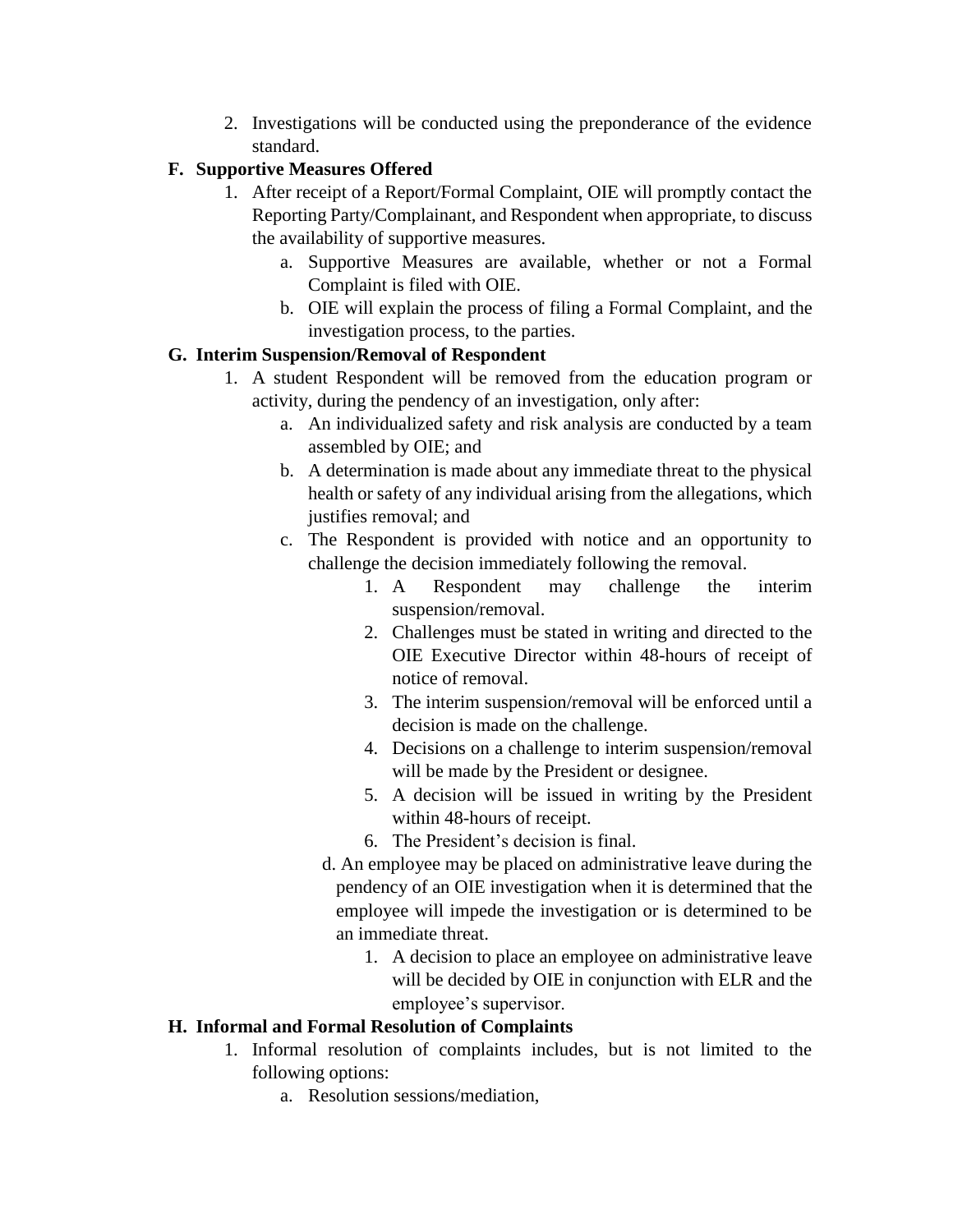- b. assistance in communication between parties, and
- c. adjustments to the academic/work environment.
- 2. Formal resolution of complaints may include:
	- a. Preliminary inquiry,
	- b. investigation of the allegations,
	- c. findings of fact, and
	- d. a determination of responsibility, and
	- e. sanctions, and
	- f. remedies, where appropriate.

#### **I. Formal Resolution**

- 1. If allegations in a Report/Complaint are accepted for investigation, parties will be notified in writing of the allegations to be investigated.
	- a. Should interviews be required, sufficient time will be given for the parties to prepare for their interviews.
	- b. Each party is entitled to have a support person with them during an interview/meeting/proceeding falling under this policy.
	- c. Respondent will be afforded the opportunity to respond in writing to the allegations, should they choose to do so.
		- 1. Respondents must submit written responses to the allegations within five working (5) days of receipt.
- 2. OIE investigations will use the preponderance of evidence standard and standard investigation techniques.
- 3. NMSU students, employees and affiliates are required to cooperate with OIE investigations.
- 4. While each Report/Complaint is taken seriously, OIE will assess each case to determine priority for investigation.

#### **J. Investigation Report**

- 1. At the conclusion of an investigation, a Report will be written by the investigator(s) involved.
	- a. If, after an investigation has begun, the parties agree to and successfully engage in informal resolution, a Report will not be written.
	- b. If the matter will be decided in a hearing, a Title IX Investigation Report will be sent to the hearing officer.
- 2. Prior to the Investigation Report being finalized, a draft of the report will be sent to the parties for review along with relevant evidence gathered during the investigation.
- 3. Parties may submit a written response, along with any additional information/documentation, to the draft Investigation Report within ten (10) days of receipt.
- 4. Any written response submitted will, at minimum, be included as an exhibit to the Investigation Report.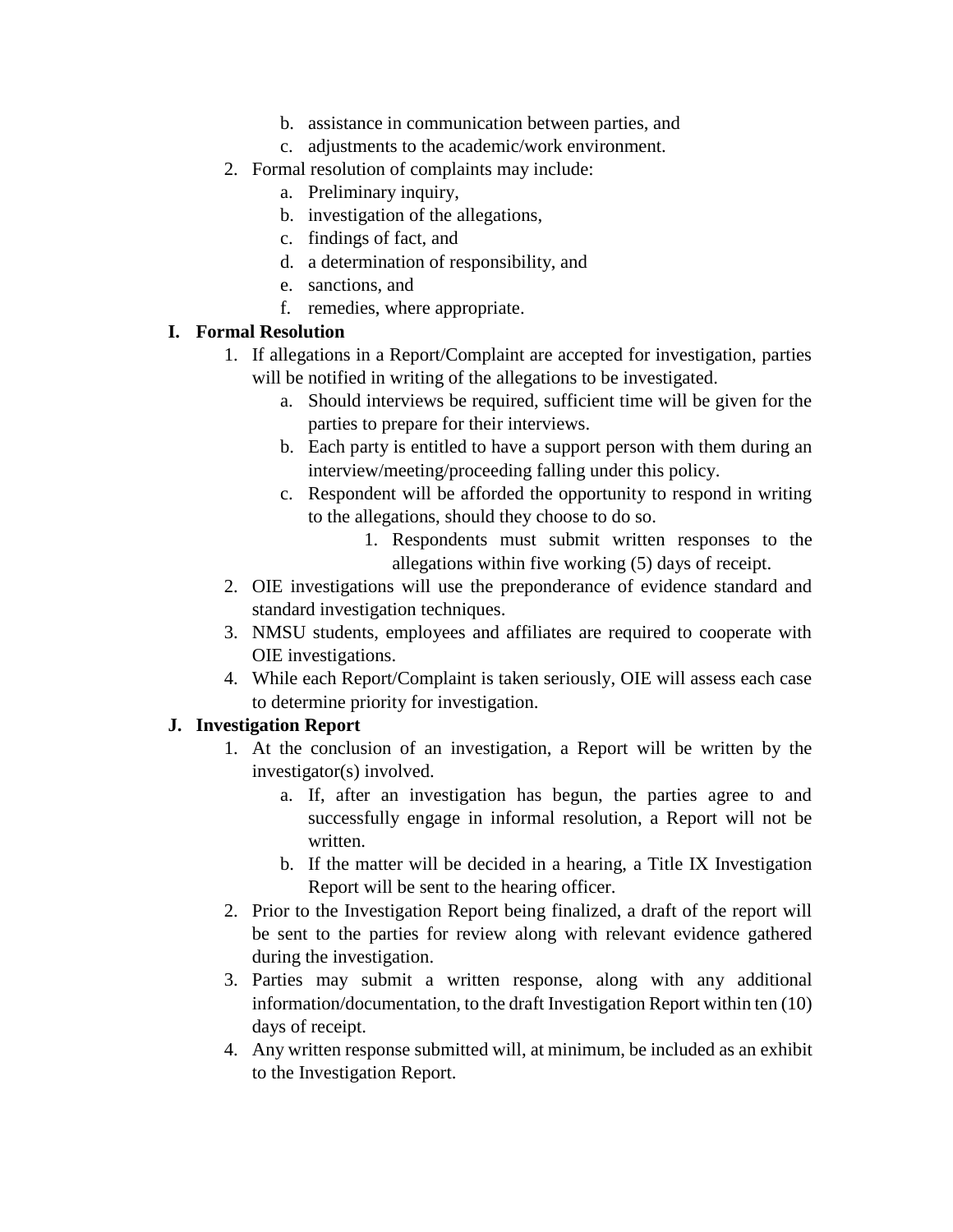#### **K. Delay in Resolving Complaints**

- 1. Where there is good cause for a delay of the resolution of a complaint, written notice will be given to the parties.
- 2. Good cause for delay may include, but is not limited to:
	- a. The absence of a party, a party's advisor or a witness;
	- b. The need to wait for the resolution of a concurrent law enforcement activity;
	- c. The need for language translation or accommodation of disabilities.

### **L. Complaint Dismissal**

- 1. A complaint will likely be dismissed if any of the following elements are not met:
	- a. The conduct alleged would not constitute discriminatory conduct as defined in this policy; or
	- b. The conduct did not occur in NMSU's education program, property or activity; or
	- c. The conduct did not occur in the United States; or
	- d. The conduct did not occur at a time when the complainant was participating in or attempting to participate in an education program or activity of NMSU.
- 2. A complaint may be dismissed after the investigation is commenced if:
	- a. A complainant notified OIE in writing that they would like to withdraw the complaint; or
	- b. The Respondent is no longer enrolled or employed by NMSU; or
	- c. Circumstances exist preventing OIE from gathering evidence sufficient to reach a determination as to the allegations.
- 3. If/when a complaint is dismissed, written notice will be sent simultaneously to the parties notifying them of the dismissal.
	- a. Upon dismissal, a complainant may resubmit their complaint to OIE with additional allegations, or
	- b. Appeal the dismissal of their complaint.
		- i. Review authority for student appeals will be to the Chancellor or Designee for review.
		- ii. Review authority for employees appeals will be to the Chancellor or Designee.
	- c. When appealing dismissal of a complaint for investigation, the complainant must state a reason, with specificity, as to why OIE has erred in dismissing the complaint.
	- d. A written decision on an appeal of a dismissal will be rendered within ten (10) working days of receipt by the review authority.
	- e. The denial of an appeal by the review authority is final.
	- f. If the review authority determines that an investigation should be conducted, the decision will be returned to OIE and an investigation will commence.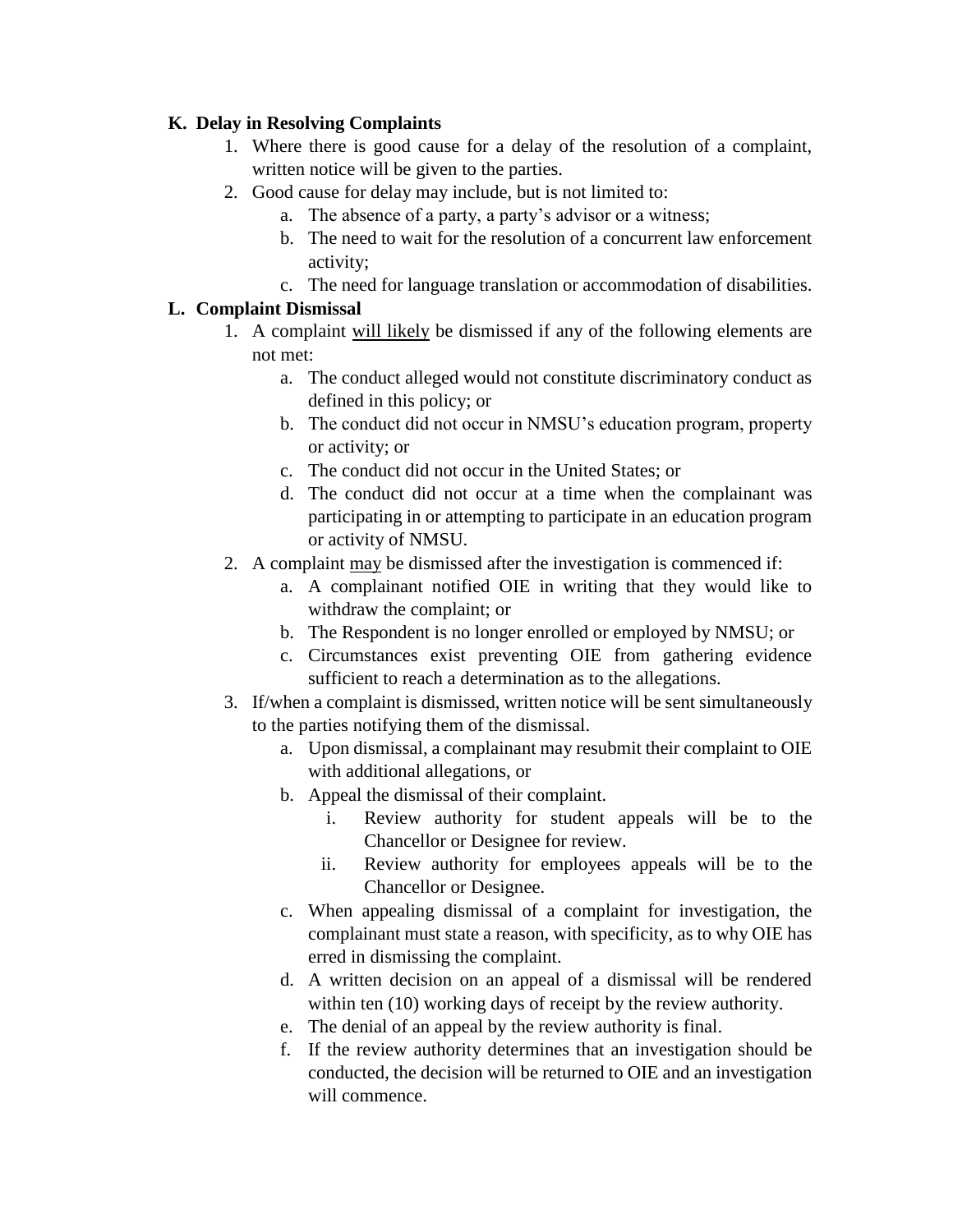# **PART 2: DETERMINATION OF RESPONSIBILITY FOR NON-TITLE IX INVESTIGATIONS**

#### **A. Non-Title IX Investigations**

- 1. At the conclusion of investigations of alleged discriminatory conduct, **not falling under Title IX**, OIE will issue a written determination.
- 2. The written determination along with relevant evidence gathered during the investigation will be sent out to the parties simultaneously.
- 3. Determinations of a violation of policy for students on main campus will be sent to the Dean of Students, or designee, for review and sanctions.

a. After the window for appeal has expired, determinations of a violation of policy for students on community college campuses will be sent to the individual in charge of Student Services/Affairs, or designee, of the relevant campus.

- b. The individual in charge of Student Affairs/Affairs, or designee, will conduct a review of the Report and issue sanctions.
- 4. Determinations of violation of policy for employees will be sent to Employee and Labor Relations for review and sanctions.

#### **B. Appeal of Determination**

- 1. OIE's determination of responsibility may be appealed by either party.
- 2. To appeal, a party must submit a written appeal to OIE within five working (5) days of receipt of determination.
- 3. Basis for Appeal:
	- a.The Appellant provides evidence that new facts and evidence have surfaced, which were not reasonably available at the time of the determination, which may impact the outcome of the investigation.
	- b.The Appellant alleges and presents evidence that OIE had a conflict of interest or bias for, or against a party, which affected the outcome of the investigation.
	- c.The Appellant provides evidence that investigation procedures, as specified in ARP 3.25, were not followed during the course of the investigation.

### **C. Appeals Process**

- 1. Within five working (5) days of receipt of written appeal, the OIE Executive Director will forward the written appeal, along with a copy of the Investigation Report and accompanying exhibits, to the Appeal Authority.
	- a. The Appeal Authority for appeals of non-Title IX determinations will be the Chancellor or Designee.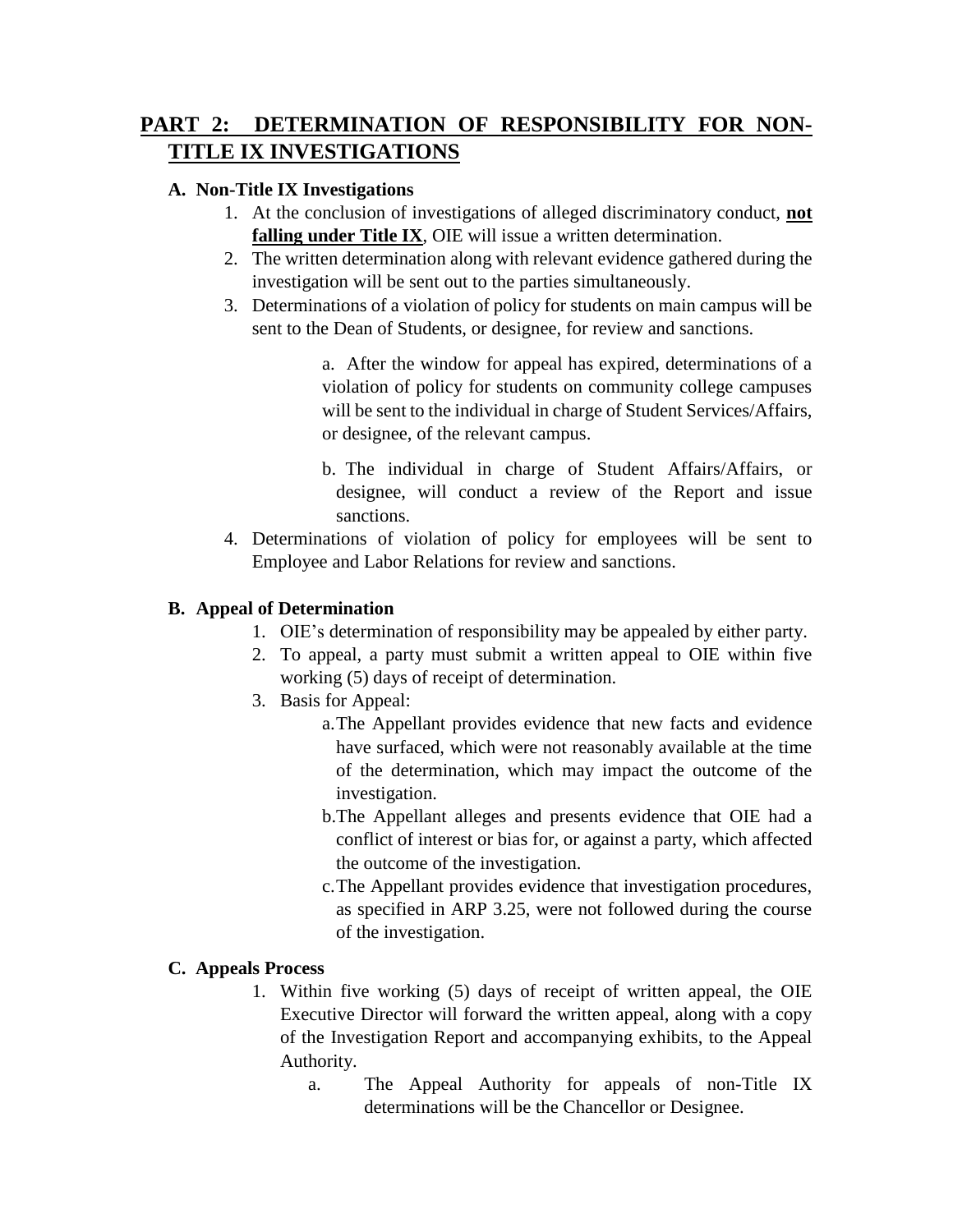- 2. A written decision on the appeal will be issued by the Appeal Authority within ten working (10) days of receipt of written appeal.
	- a. OIE will process the Appeal Authority's written decision to the parties.
	- b. If denied, the written decision will provide specific reasons as to why the appeal is being denied.
	- c. The Appeal Authority's denial of an appeal is final.
- 3. If the appeal is granted by the Appeal Authority, due to allegations of failure to follow policy, the matter will be assigned to a third-party investigator for review and determination of:
	- a. Whether a procedural error occurred; and
	- b. Whether or not such procedural error impacted the determination of the case.
	- c. If the third-party investigator determines that a procedural error occurred, which negatively impacted the outcome of the case, a determination of appropriate next steps will be issued by the thirdparty investigator.
- 4. Even in cases where an appeal of the determination is granted, OIE may refer the matter to ELR or the Dean of Students/Student Affairs office for review of other policy violations and sanctions.
- 5. The investigation report and subsequent determinations will remain on file with OIE.
- 6. The decision of the Appeal Authority shall be final.

# **PART 3: HEARINGS FOR TITLE IX CASES**

- **A. For cases determined by OIE to fall under Title IX, parties have the right to a live hearing on the merits.**
	- 1. At the conclusion of the OIE Title IX investigation, a Title IX Investigation Report, will be drafted and sent electronically to the parties, and their advisors, accompanied by relevant evidence.
	- 2. The parties have ten working days (10) to respond to the Report in writing, and provide additional evidence, should they choose to do so.
	- 3. The final report and evidence will be submitted to the parties and the hearing officer no later than (ten) 10 days prior to hearing.
	- 4. A live hearing will be conducted by a hearing officer appointed by the Title IX Coordinator to hear the evidence in the case.
	- 5. The hearing officer may review, and the parties may present, the Title IX Investigation Report as evidence at the hearing, but the hearing officer must hear evidence, and make determinations, based solely on evidence presented at the hearing.
	- 6. The hearing will commence between ten days (10) and thirty (30) days of the submission of the Report to the hearing officer, unless extenuating circumstances or just cause requires further delay.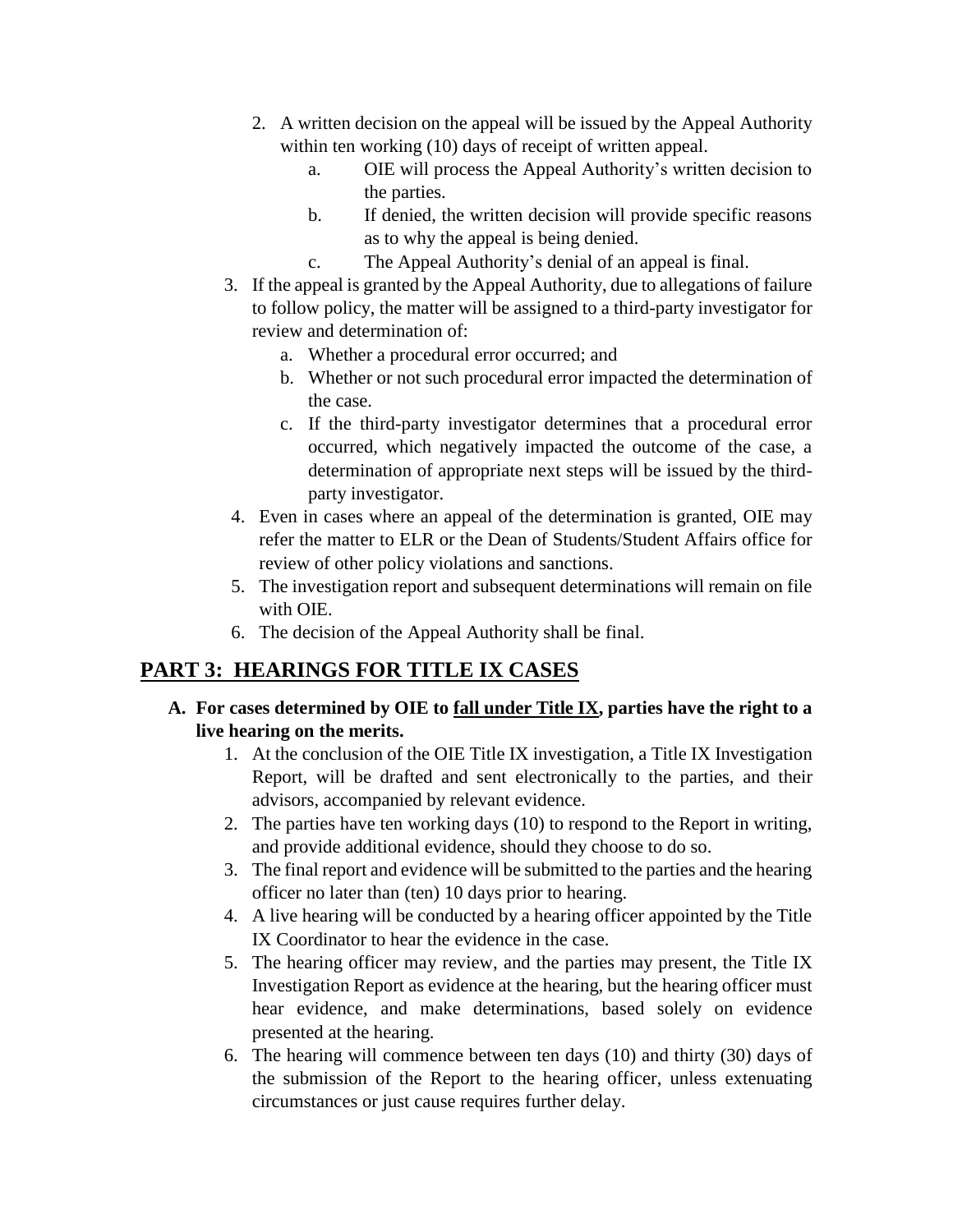- a.The hearing officer will determine when just cause exists to delay a hearing.
- 7. Parties are entitled to Advisors.
	- a. If a party does not have an advisor to conduct cross-examination at hearing, one will be appointed by NMSU to assist in the questioning of witnesses at hearing.
	- b. Parties shall not examine/question each other or any witness.
- 8. Hearings may be conducted with parties in the same room, different/separate rooms or virtually.
	- a. Parties and their advisors must consult with the hearing officer on logistics of the hearing.
	- b. The hearing officer is the final decision-maker on hearing procedures.
	- c. A recording of the hearing shall be taken and made available to the parties for inspection and review upon request.
- 9. The hearing officer will determine the relevance of witnesses and evidence to be allowed at hearing.
	- a. The hearing officer will recuse themselves if they determine that they are unable to make an impartial decision on the evidence presented.
	- b. The hearing officer must explain any decision to exclude a question or evidence as not relevant.
	- c. The hearing officer may issue subpoena to compel witnesses to appear at hearing pursuant to N.M. R. Civ. P. Dist. Ct. 1-045.
	- d. The sexual history of the parties may not be allowed at hearing, unless such sexual history is determined by the hearing officer to be relevant to the sexual relationship between the parties and offered as proof of consent, or offered as proof that someone other than the Respondent committed the conduct alleged by Complainant.
	- e. If a party does not submit to cross-examination at hearing, the hearing officer's decision shall be solely based on the evidence presented at hearing.
		- i. The hearing officer may not draw an inference about the determination of responsibility based solely on a party or witness' absence from the hearing or refusal to answer questions in cross-examination.
	- f. The hearing officer will receive training specific to conducting Title IX hearings.
	- g. For student Respondents, the office of the Dean of Students will provide the hearing officer with documentation of the Respondent's conduct history, prior to the hearing officer issuing a decision.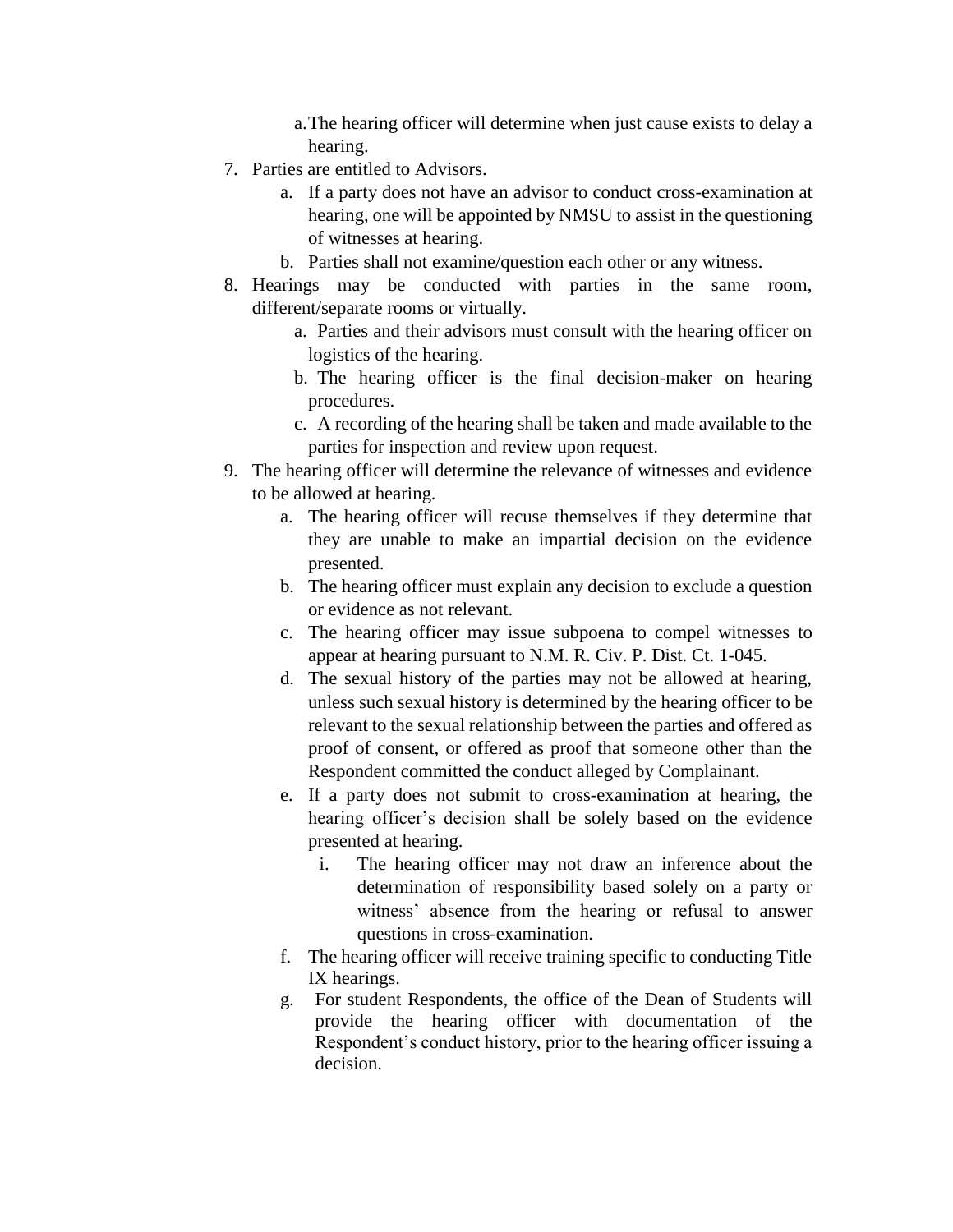- h. For Employee Respondents, Employee and Labor Relations will provide the hearing officer with documentation of the Respondent's conduct history, prior to the hearing officer issuing a decision.
- **i.** The hearing officer will issue a written decision within fourteen (14) days of the hearing.
	- **1.** The hearing officer's written decision will include:
		- a. A determination that a violation of policy has or has not occurred; and
		- b. A list of the allegations; and
		- c. A description of the procedural steps taken from the receipt of the formal complaint through determination; and
		- d. Findings of fact supporting the determination; and
		- e. Conclusions regarding application of policies to the facts; and
		- f. A statement of and rationale for the results of each allegations, including:
			- 1) Sanctions to be imposed on Respondent; and
			- 2) Any remedies afforded to the Complainant, and
		- g. Notice of the right to appeal the determination.
	- 2. The hearing officer's written decision will be delivered to the Title IX Coordinator for distribution to the parties.
	- 3. The parties will receive the decision simultaneously.
	- 4. The Title IX Coordinator is responsible for overseeing the administration of sanctions resulting from the hearing.
	- 5. Appeals from the decision of the Hearing Officer may be submitted by either party.
		- a. Appeals from the decision of the Hearing Officer must be submitted within five (5) working days of issuance of the decision.
		- b. Appeals must be in writing and submitted to the OIE Executive Director.
		- c. Appeals must state the reason for appeal with specificity and consistent with Part 2 (B)(3)(A-C) of these procedures.
	- 6. The decision of the hearing officer becomes final, either on the date that the Appeal Authority provides the parties with written determination supporting the decision of the hearing officer, or the date on which an appeal would no longer be considered timely.
		- a. Appeals from a Title IX hearing will follow the same process as noted in Part 2 of this rule.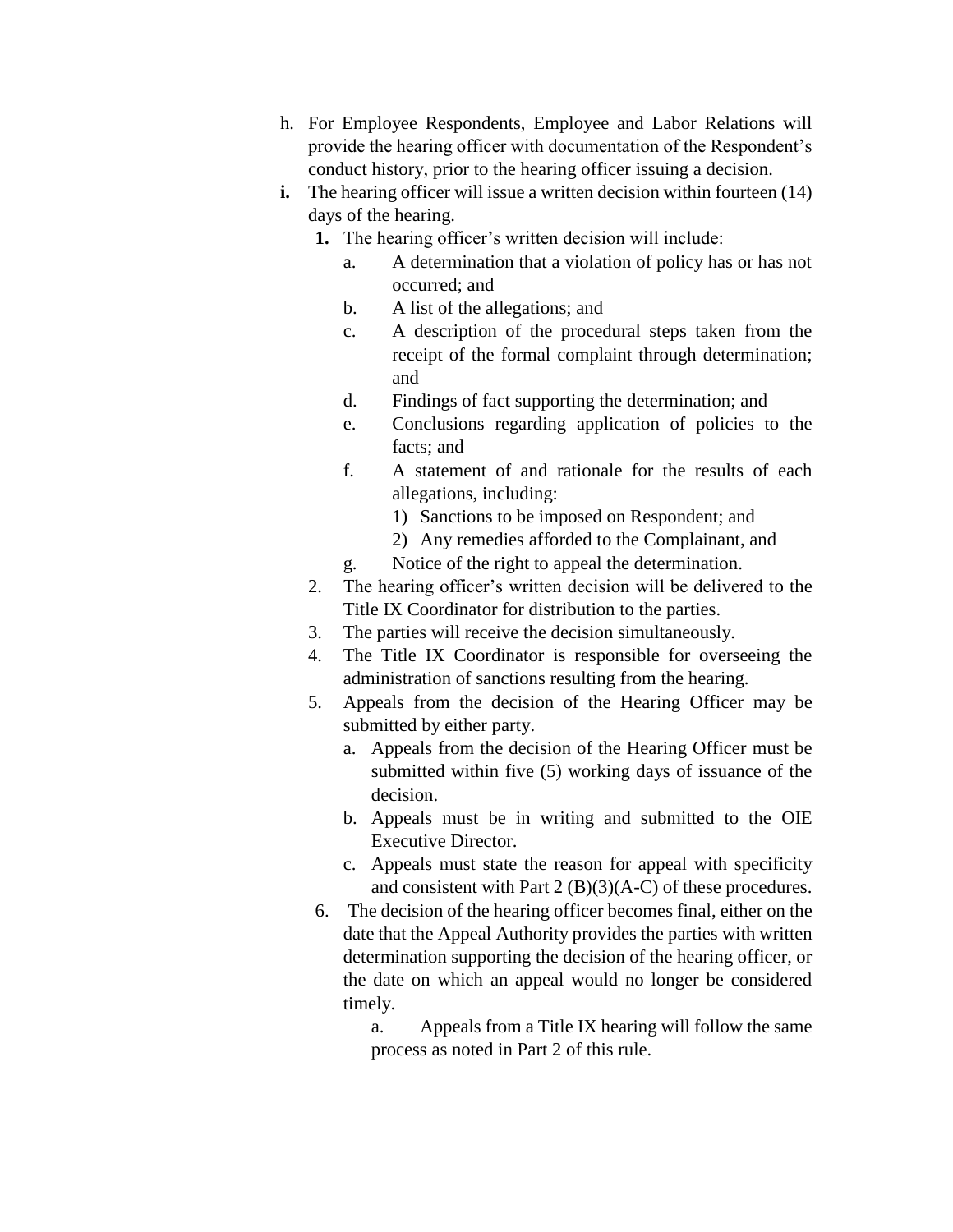# **PART 4: CONFIDENTIALITY, REMEDIES AND RECORD RETENTION**

## **A. Confidentiality**

- 1. The identity of any individual who has made a report of sexual harassment under this policy will remain confidential to the extent possible.
- 2. The identity of any witness or Respondent will remain confidential to the extent possible.

## **B. Remedies**

- 1. In cases where a determination of responsibility for unlawful and prohibited discriminatory conduct have been found against the Respondent:
	- a. Remedies will be designed to restore or preserve the Complainant's equal access to NMSU's educational programs.
	- b. Remedies may include individualized services previously offered or delivered as supportive measures to Complainant.
	- c. Remedies need not be non-disciplinary or non-punitive and need not avoid burdening the Respondent.
	- d. Remedies will be imposed as deemed appropriate to the individual facts and circumstances of each case.

## **C. Sanctions**

- 1. Student sanctions will be decided by the hearing officer in a Title IX case or the Dean of Students in a non-Title IX case.
- 2. Employee sanctions will be decided by the hearing officer in a Title IX case or Employee and Labor Relations in a non-Title IX case.

## **D. Record Retention**

1. All records created under this policy and procedure shall be maintained for a minimum of seven (7) years.

# **PART 5: DEFINITIONS**

- **A. Complainant** is an individual who is alleged to be the complainant of conduct that could constitute sexual harassment.
- **B. Consent** is clear, knowing, and voluntary words and/or actions, which give permission for specific sexual activity.
	- 1. Consent is active, not passive.
	- 2. Consent should be requested with words and cannot be assumed.
	- 3. Silence cannot be interpreted as consent.
	- 4. Consent to one form of sexual activity does not imply consent to any other forms of present or future sexual activity.
	- 5. Consent may be withdrawn once given; such withdrawal must be clearly communicated.
	- 6. Consent cannot be given if any of the following are involved:
		- a. Incapacitation; or
		- b. Coercion or force; or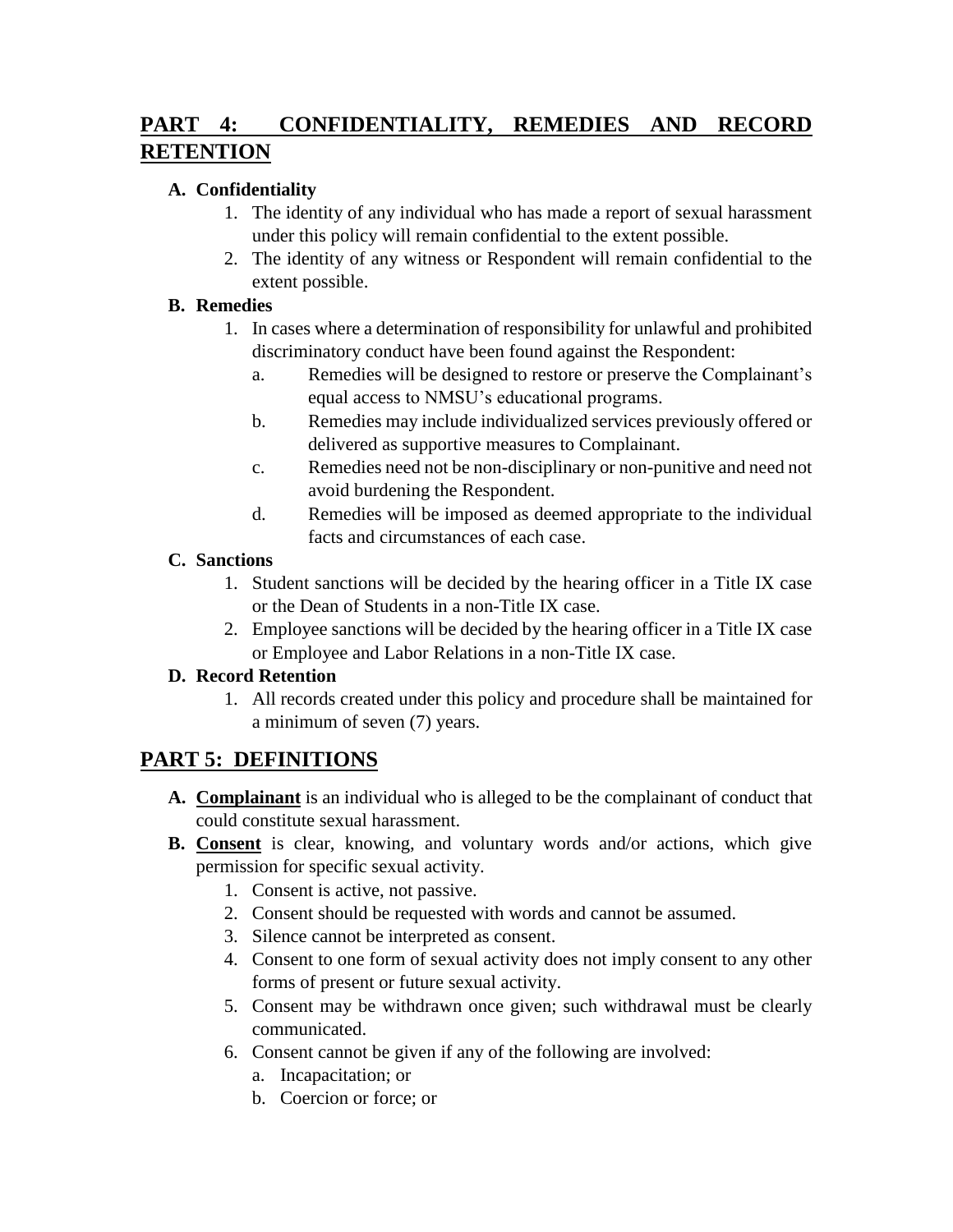- c. A person below the legal age of consent<sup>1</sup>; or
- d. A person incapable of giving consent.
- **C. Coercion** includes elements of pressure, duress, cajoling, and compulsion. In a sexual context coercion is an unreasonable amount of pressure to engage in sexual activity.
- **D. Dating Violence** is violence committed by a person who is or has been in a social relationship of a romantic or intimate nature with the complainant; and where the existence of such relationship shall be determined based on a consideration of the length of the relationship, the type of relationship, frequency of interaction between the persons involved in the relationship.
- **E. Domestic Violence** is violence committed

 $\overline{\phantom{a}}$ 

- 1. By a current or former spouse or intimate partner of the complainant;
- 2. By a person with whom complainant shares a child in common;
- 3. By a person who is or has cohabitating with complainant, as a spouse or intimate partner;
- 4. By a person similarly situated to a spouse of complainant under the domestic or family violence laws of the jurisdiction in which the crime of violence occurred; or
- 5. By any other person against an adult or youth complainant who is protected from that person's acts under the domestic or family violence laws of the jurisdiction in which the crime of violence occurred.

**NOTE:** (UJI 14-370 NMRA: "Household member" means a spouse, former spouse, parent, present or former stepparent, present or former parent in-law, grandparent, grandparent-in-law, a co-parent of a child or a person with whom the person has or had a continuing personal relationship. Cohabitation is not necessary to be deemed a household member. "Continuing personal relationship" means a dating or intimate relationship)

- **F. Education program or activity** means locations, events or circumstances over which NMSU exercises substantial control over both the respondent and the context in which the sexual harassment occurs, and also includes any building owned or controlled by a student organization that is officially recognized by NMSU.
- **G. Formal Complaint** is a document filed by a complainant or signed by the Title IX Coordinator alleging discriminatory conduct against a respondent and requesting that NMSU investigate the allegation(s).
	- 1. Complaints may be filed in person, by mail, by electronic mail, by electronic submission (online portal).
	- 2. Complaints must contain the complainant's physical or digital signature, or otherwise indicates that the complainant is the person filing the formal complaint.

<sup>&</sup>lt;sup>1</sup> New Mexico Statutes §30-9-11 defines the age of consent as seventeen (17) years old.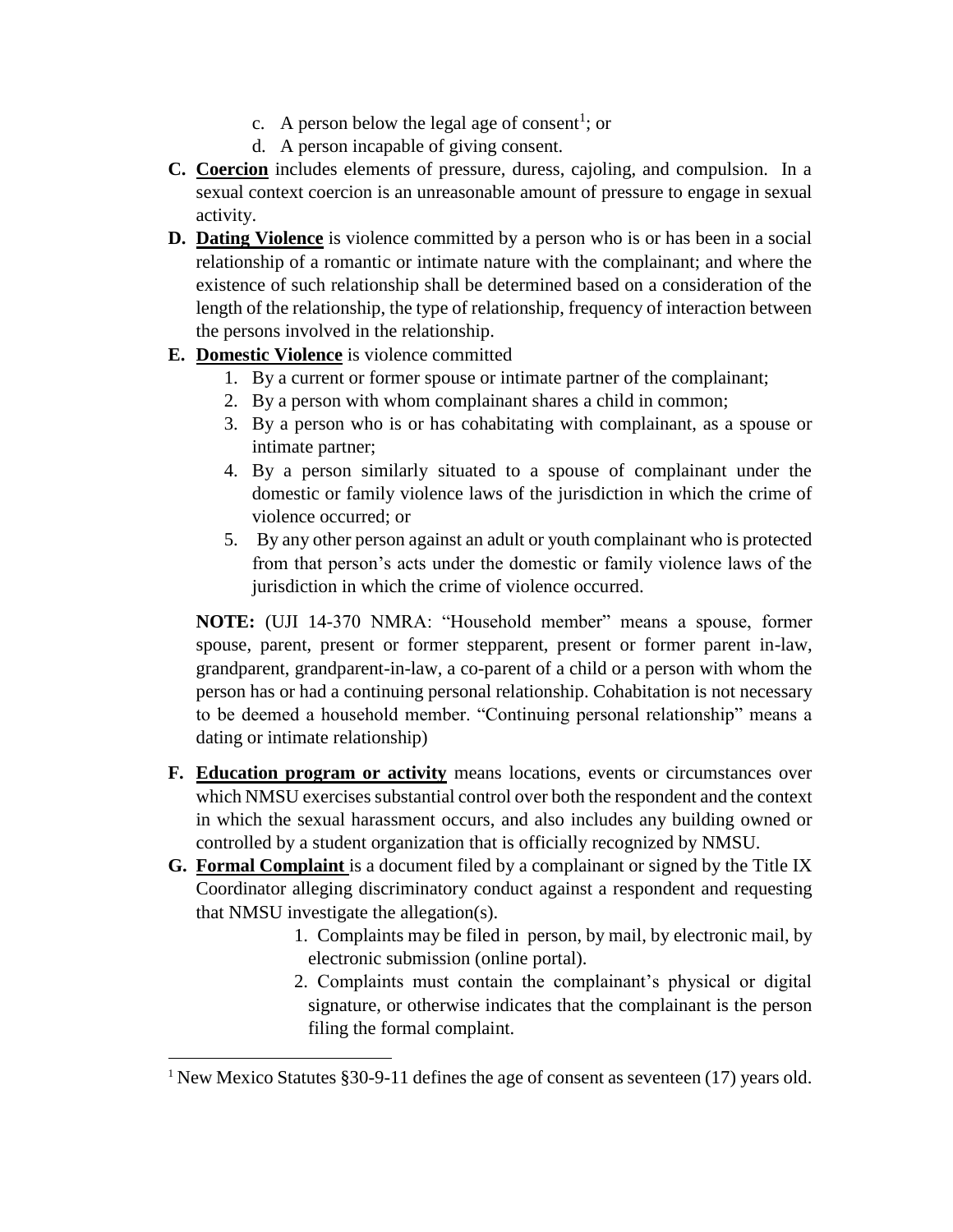- 3. The Title IX Coordinator may sign a formal complaint; however, the Title IX Coordinator is not a complainant.
- **H. Hostile Environment** is created by unwelcome conduct determined by a reasonable person, placed in a substantially similar situation, to be so severe, pervasive, *and/or<sup>2</sup>* objectively offensive that it effectively denies a person equal access to NMSU's education program or activity.
- **I. Incapacitation** is a state in which individuals are unable to make rational, reasonable decisions because they lack the capacity to understand the "who, what, when, where or how" of a situation or interaction.
- **J. NMSU System**
	- 1. The NMSU system is referred to as "NMSU" in this policy.
	- 2. NMSU includes all branch colleges.
	- 3. NMSU includes all programs functioning under the NMSU umbrella; including, but not limited to 4-H, Cooperative Extension, NMDA, research sites, etc.
- **K. No Contact Order** is an order requiring the parties to avoid contact with each during the time period in which the Order is in place. The Order is not a restraining order issued by a court. Rather, the Order is issued by OIE and enforceable in all NMSU programs and activities.
- **L. Reasonable Person** is a hypothetical individual who approaches any situation with the appropriate amount of caution and then takes sensible action. It is an objective test used in deciding whether a person's actions are appropriate under the circumstances.
- **M. Respondent** is an individual who has been reported to be the perpetrator of conduct that could constitute discriminatory conduct.
- **N. Sexual Assault** is any attempted or actual sexual act directed against another person, without consent of the complainant, including instances where the complainant is incapable of giving consent.
	- 1.Any attempted or actual sexual act directed against another person, without consent of the complainant, including instances where the complainant is incapable of giving consent.
	- 2.Rape is the penetration, no matter how slight, of the vagina or anus, with any body part or object, or oral penetration by a sex organ of another person, without the consent of the complainant. This offense includes both males and females.
	- 3.Fondling is the touching of the private body parts of another person for the purpose of sexual gratification, forcibly and/or against that person's will (without the consent of the complainant), including instances where the complainant is incapable of giving consent because of the complainant's age or youth or because of the complainant's permanent or temporary mental incapacity.

 $\overline{\phantom{a}}$ <sup>2</sup> Title IX requires that the conduct meet all three factors – severe, pervasive and persistent – in order to be considered discriminatory conduct.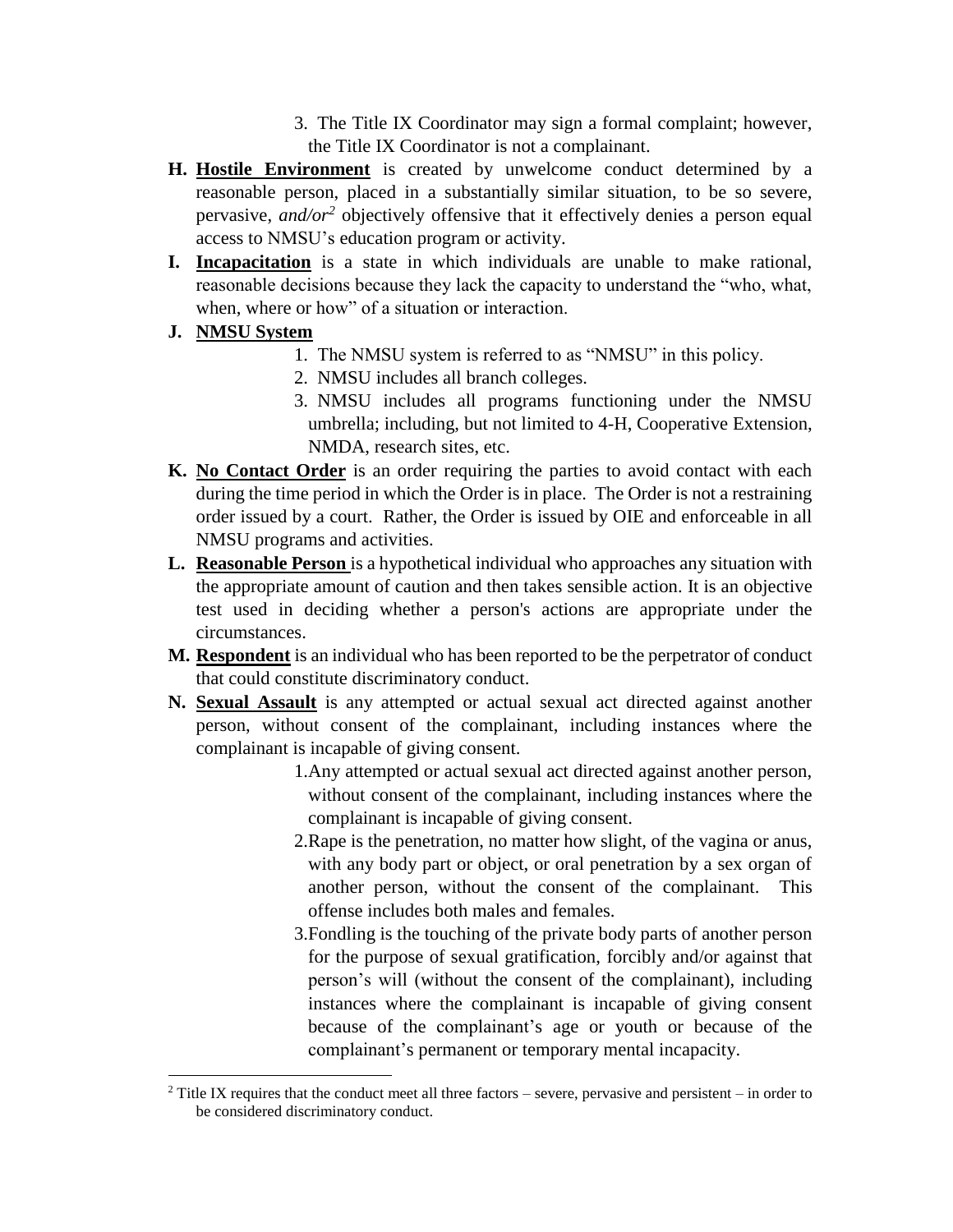- 4.Incest is sexual intercourse between person who are related to each other within the degrees wherein marriage is prohibited by law.
- **5.**Statutory Rape is sexual intercourse with a person who is under the statutory age of consent.
- **O. Sexual Exploitation** is an act or acts committed through non-consensual abuse or exploitation of another person's sexuality for the purpose of sexual gratification, financial gain, personal benefit or advantage, or any other non-legitimate purpose.
- **P. Sexual Harassment** Any instance of *quid pro quo* harassment by an NMSU employee; any unwelcome conduct that a reasonable person would find so severe, pervasive, and objectively offensive that it denies a person equal educational access; any instance of sexual assault (as defined in the Clery Act), dating violence, domestic violence, or stalking as defined in the Violence Against Women Act (VAWA).
- **Q. Stalking** is a course of conduct directed at a specific person that would cause a reasonable person to:
	- 1.Fear for the person's safety or the safety of others; or
	- 2.Suffer substantial emotional distress.
	- 3.For the purposes of this definition:
		- a. Course of conduct means two or more acts.
		- b. Reasonable person means a reasonable person under similar circumstances and with similar identities to the complainant.
		- c. Substantial emotional distress means significant mental suffering or anguish that may, but does not necessarily require medical or other professional treatment or counseling.
- **R. Supportive Measures** are non-disciplinary, non-punitive individualized services offered as appropriate, as reasonably available, and without fee or charge to the complainant or the respondent once the matter has been reported to OIE.
	- 1.Supportive Measures are designed to restore or preserve equal access to educational programing, employment or activity without unreasonably burdening the other party.
	- 2.Parties will be treated equitably in the offering of Supportive Measures.
	- 3.Supportive Measures may include, but are not limited to:
		- a. Counseling available through the NMSU system;
		- b. Extensions on deadlines for course-work;
		- c. Modifications of work or class schedules;
		- d. Campus escort services;
		- e. Mutual no contact orders;
		- f. Changes in work or housing locations;
		- g. Leave of absence;
		- h. Retroactive withdrawal; and